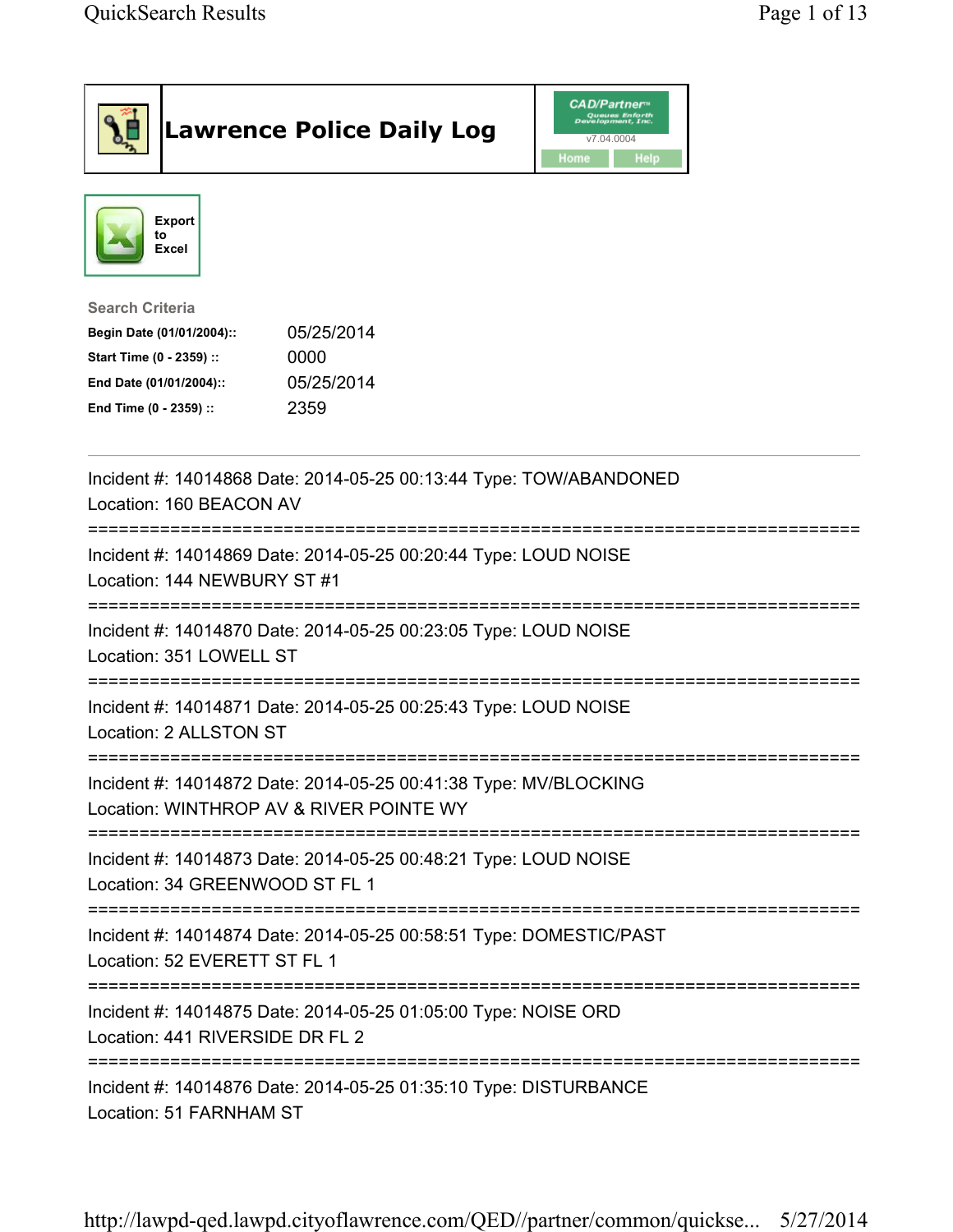| ==========================                                                                                                                      |
|-------------------------------------------------------------------------------------------------------------------------------------------------|
| Incident #: 14014877 Date: 2014-05-25 01:36:06 Type: GUN CALL<br>Location: 165 MYRTLE ST FL 1                                                   |
| Incident #: 14014878 Date: 2014-05-25 01:42:27 Type: NOISE ORD<br>Location: 11 LAWRENCE ST #707                                                 |
| Incident #: 14014879 Date: 2014-05-25 01:53:44 Type: ALARMS<br>Location: 90 BEACON ST                                                           |
| Incident #: 14014880 Date: 2014-05-25 01:55:15 Type: DISTURBANCE<br>Location: 15 GROTON ST<br>=================================                 |
| Incident #: 14014881 Date: 2014-05-25 01:56:37 Type: ALARMS<br>Location: ENTERPRISE BANK / 290 MERRIMACK ST<br>================================ |
| Incident #: 14014882 Date: 2014-05-25 01:57:38 Type: GENERAL SERV<br>Location: POLLO CAMPERO / LOWELL ST                                        |
| Incident #: 14014883 Date: 2014-05-25 02:08:55 Type: NOISE ORD<br>Location: 95 MARBLE AV FL 2ND                                                 |
| Incident #: 14014884 Date: 2014-05-25 02:09:51 Type: NOISE ORD<br>Location: 21 CLARKE ST                                                        |
| Incident #: 14014885 Date: 2014-05-25 02:14:21 Type: DISTURBANCE<br>Location: SAM'S FOOD STORE / 389 BROADWAY                                   |
| Incident #: 14014886 Date: 2014-05-25 02:26:25 Type: NOISE ORD<br>Location: 447 ANDOVER ST FL 1REAR                                             |
| ;================================<br>Incident #: 14014887 Date: 2014-05-25 02:46:04 Type: TOW OF M/V<br>Location: 100 HAWTHORNE WAY             |
| Incident #: 14014888 Date: 2014-05-25 02:51:54 Type: DISTURBANCE<br>Location: 64 WATER ST FL 2                                                  |
| Incident #: 14014889 Date: 2014-05-25 02:52:37 Type: GANG<br>Location: 208 S BROADWAY                                                           |
| Incident #: 14014890 Date: 2014-05-25 02:59:17 Type: HIT & RUN M/V<br>Lootion. DI ANIOLIADO OT 0 OAI EM OT                                      |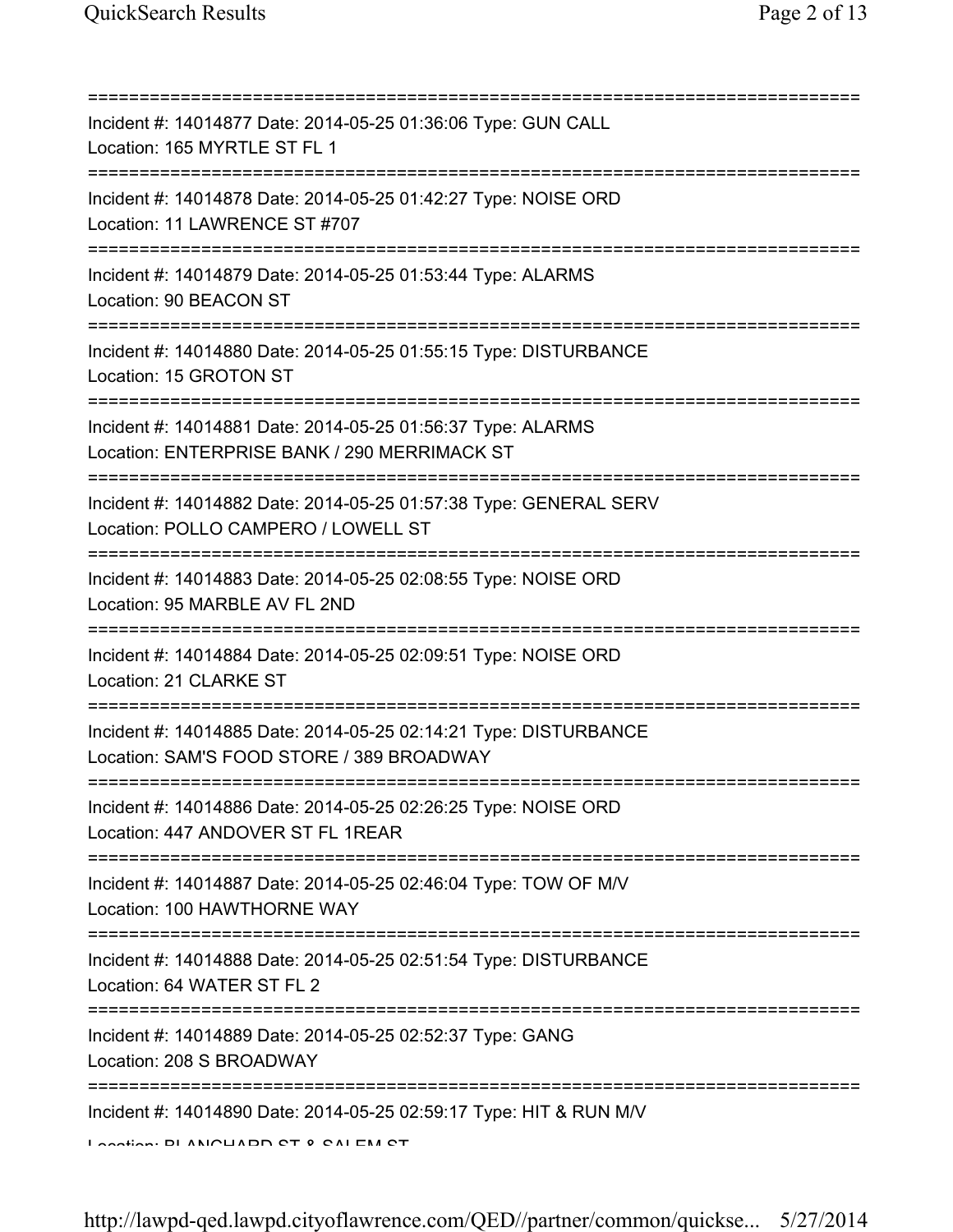| Incident #: 14014891 Date: 2014-05-25 03:07:11 Type: M/V STOP<br><b>Location: MCFARLIN CT</b>                                           |
|-----------------------------------------------------------------------------------------------------------------------------------------|
| Incident #: 14014892 Date: 2014-05-25 03:08:06 Type: NOISE ORD<br>Location: RIVERSIDE DR & TEXAS AV<br>;=============================== |
| Incident #: 14014893 Date: 2014-05-25 03:15:32 Type: NOISE ORD<br>Location: 9 BIRCH ST FL 1                                             |
| Incident #: 14014894 Date: 2014-05-25 03:18:57 Type: DISTURBANCE<br>Location: 114 PARK ST FL 2ND                                        |
| Incident #: 14014895 Date: 2014-05-25 03:27:23 Type: DISORDERLY<br>Location: AMES ST & OHIO AV                                          |
| Incident #: 14014896 Date: 2014-05-25 03:34:42 Type: NOISE ORD<br>Location: 31 KATHERINE ST                                             |
| Incident #: 14014897 Date: 2014-05-25 03:39:33 Type: M/V STOP<br>Location: MARBLE AV & WATER ST                                         |
| Incident #: 14014898 Date: 2014-05-25 03:49:23 Type: SUS PERS/MV<br>Location: 278 BROADWAY                                              |
| Incident #: 14014899 Date: 2014-05-25 03:52:13 Type: DOMESTIC/PAST<br>Location: 45 ATKINSON ST FL 2                                     |
| Incident #: 14014900 Date: 2014-05-25 04:00:02 Type: DISTURBANCE<br>Location: 52 WOODLAND ST                                            |
| ------------------------------------<br>Incident #: 14014901 Date: 2014-05-25 04:10:46 Type: DISORDERLY<br>Location: 153 NEWBURY ST     |
| :===============================<br>Incident #: 14014902 Date: 2014-05-25 04:17:34 Type: TOW OF M/V<br>Location: 312 WATER ST           |
| Incident #: 14014903 Date: 2014-05-25 05:05:48 Type: ALARMS<br>Location: SAMA MARKET / 511 BROADWAY                                     |
| Incident #: 14014904 Date: 2014-05-25 05:15:08 Type: FIGHT                                                                              |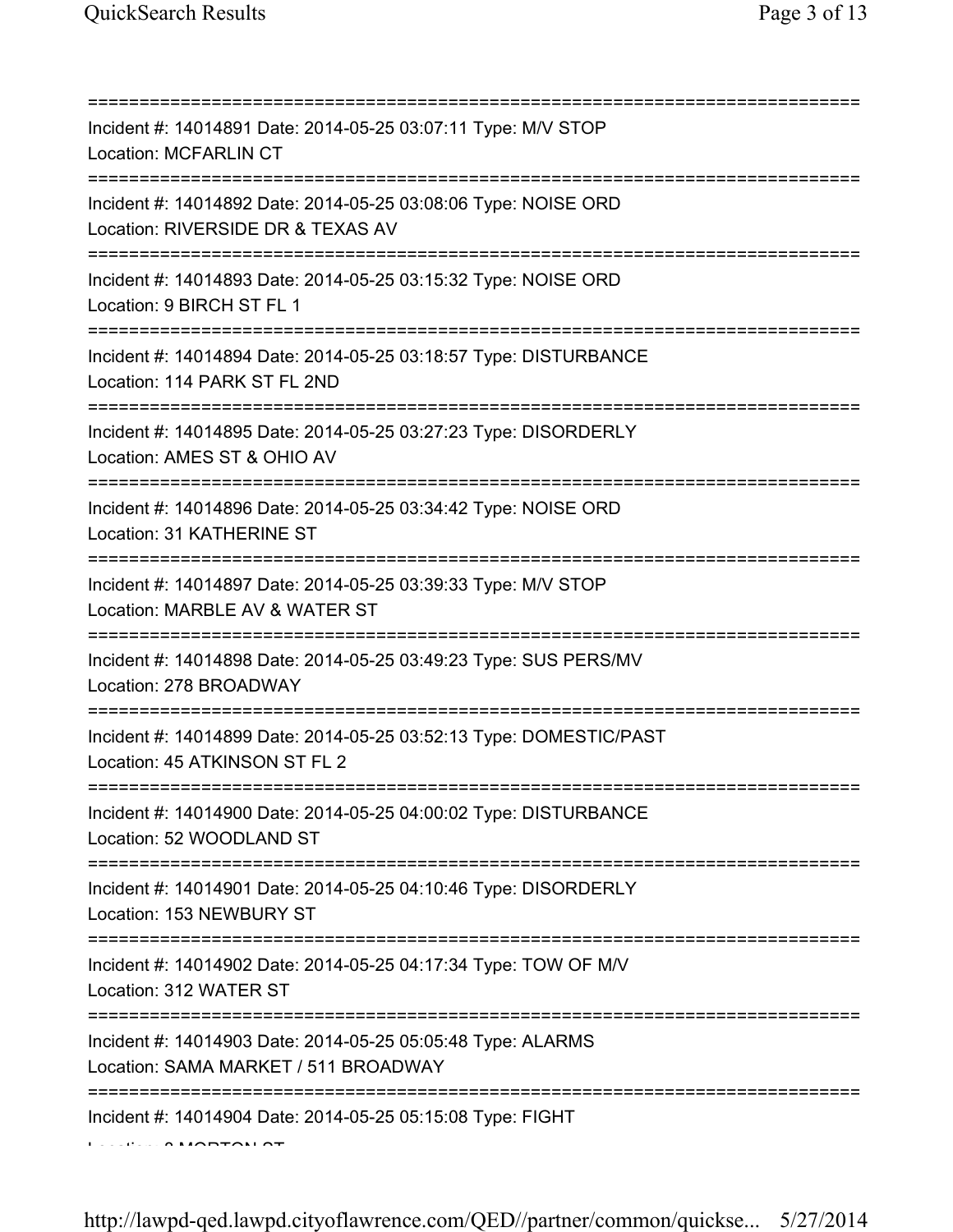=========================================================================== Incident #: 14014905 Date: 2014-05-25 05:27:43 Type: DISTURBANCE Location: 435 HAMPSHIRE ST =========================================================================== Incident #: 14014906 Date: 2014-05-25 05:35:04 Type: NOISE ORD Location: 8 DIAMOND ST #15 =========================================================================== Incident #: 14014907 Date: 2014-05-25 05:56:00 Type: ALARMS Location: PRIMO'S LIQUORS / 450 HAVERHILL ST =========================================================================== Incident #: 14014908 Date: 2014-05-25 07:55:55 Type: SUS PERS/MV Location: GREEN ST =========================================================================== Incident #: 14014909 Date: 2014-05-25 08:16:49 Type: UNATENEDCHILD Location: 275 AMES ST =========================================================================== Incident #: 14014910 Date: 2014-05-25 08:28:41 Type: RECOV/STOL/MV Location: 44 TEWKSBURY ST =========================================================================== Incident #: 14014911 Date: 2014-05-25 08:32:15 Type: STOL/MV/PAS Location: 38 BRADFORD ST #3B FL 3 =========================================================================== Incident #: 14014912 Date: 2014-05-25 09:56:41 Type: DOMESTIC/PROG Location: 68 BROOK ST FL 2 =========================================================================== Incident #: 14014913 Date: 2014-05-25 10:13:42 Type: CK WELL BEING Location: 21 LOGAN ST FL 1 =========================================================================== Incident #: 14014914 Date: 2014-05-25 10:25:25 Type: SUS PERS/MV Location: 111 NEWBURY ST FL 1 =========================================================================== Incident #: 14014915 Date: 2014-05-25 11:03:45 Type: MAL DAMAGE Location: 42 CROSS ST =========================================================================== Incident #: 14014917 Date: 2014-05-25 11:18:47 Type: STOL/MV/PAS Location: 1 BEACON AV =========================================================================== Incident #: 14014918 Date: 2014-05-25 11:26:08 Type: LOUD NOISE Location: 71 ELM ST =========================================================================== Incident #: 14014919 Date: 2014-05-25 11:33:03 Type: RECOV/STOL/MV Location: 145 HANCOCK ST

http://lawpd-qed.lawpd.cityoflawrence.com/QED//partner/common/quickse... 5/27/2014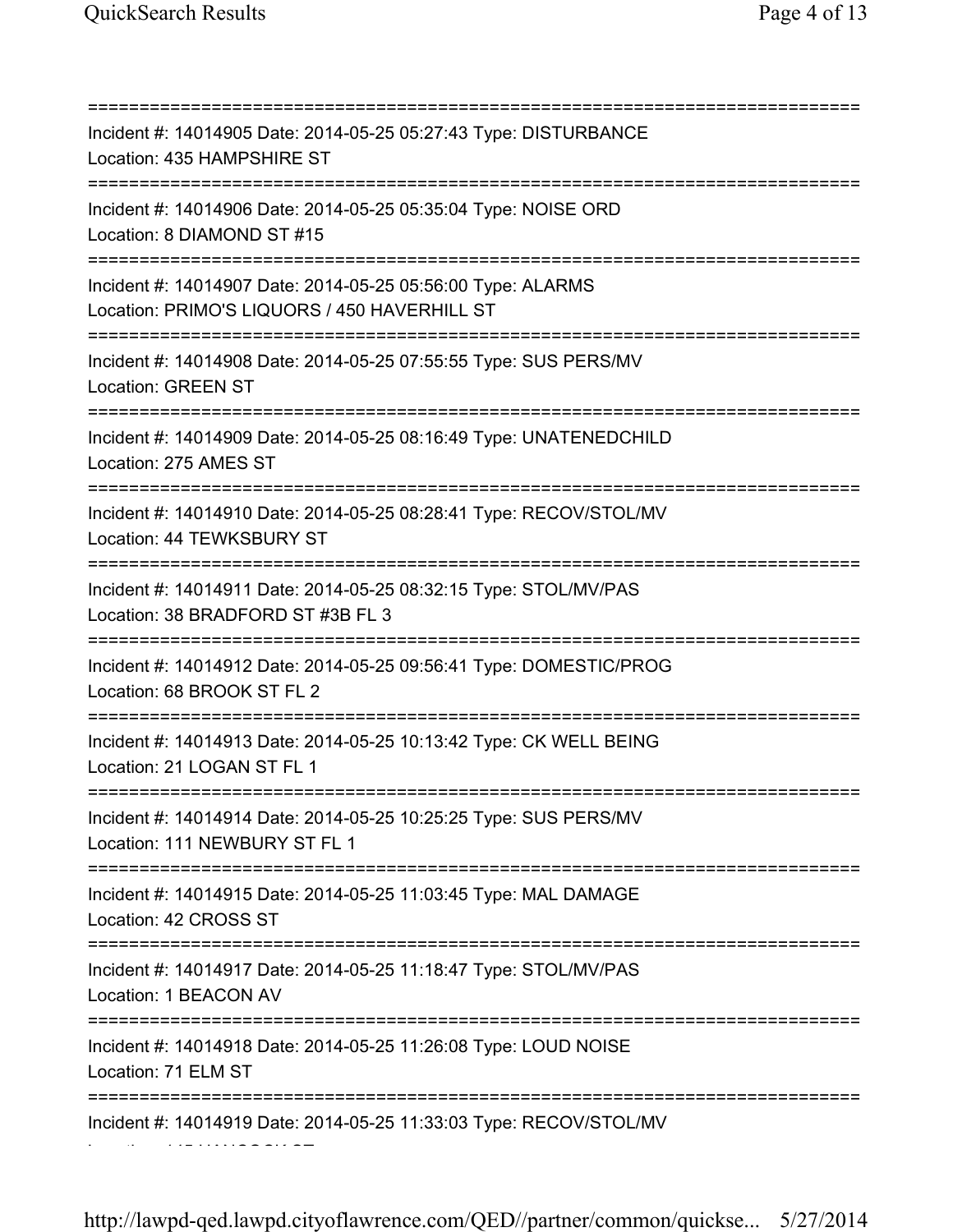=========================================================================== Incident #: 14014920 Date: 2014-05-25 11:38:44 Type: B&E/MV/PAST Location: HAMPSHIRE ST & HAVERHILL ST =========================================================================== Incident #: 14014921 Date: 2014-05-25 11:54:50 Type: DISTURBANCE Location: 69 PARKER ST =========================================================================== Incident #: 14014922 Date: 2014-05-25 12:00:40 Type: BUILDING CHK Location: 201 HAVERHILL ST =========================================================================== Incident #: 14014923 Date: 2014-05-25 12:08:14 Type: LOUD NOISE Location: E HAVERHILL ST & MARSTON ST =========================================================================== Incident #: 14014924 Date: 2014-05-25 12:12:36 Type: B&E/PAST Location: BELL TOWER CAFE / 60 ISLAND ST FL 1 =========================================================================== Incident #: 14014926 Date: 2014-05-25 13:03:41 Type: B&E/MV/PAST Location: 58 AVON ST =========================================================================== Incident #: 14014925 Date: 2014-05-25 13:03:53 Type: LOUD NOISE Location: 71 ELM ST =========================================================================== Incident #: 14014927 Date: 2014-05-25 13:11:47 Type: E911 HANGUP Location: HELFRICH BROTHERS BOILER WKS / 39 MERRIMACK ST =========================================================================== Incident #: 14014928 Date: 2014-05-25 13:17:18 Type: MISSING PERS Location: 622 ANDOVER ST =========================================================================== Incident #: 14014929 Date: 2014-05-25 13:25:32 Type: ALARM/BURG Location: IGLESIA BIBLICA / 3 GREEN ST =========================================================================== Incident #: 14014930 Date: 2014-05-25 13:39:37 Type: MISC Location: 16 CHESTER ST FL 2 =========================================================================== Incident #: 14014931 Date: 2014-05-25 13:42:31 Type: SUS PERS/MV Location: 286 BROADWAY =========================================================================== Incident #: 14014932 Date: 2014-05-25 13:43:57 Type: LOUD NOISE Location: 59 OSGOOD ST =========================================================================== Incident #: 14014933 Date: 2014-05-25 13:49:12 Type: ALARM/BURG

http://lawpd-qed.lawpd.cityoflawrence.com/QED//partner/common/quickse... 5/27/2014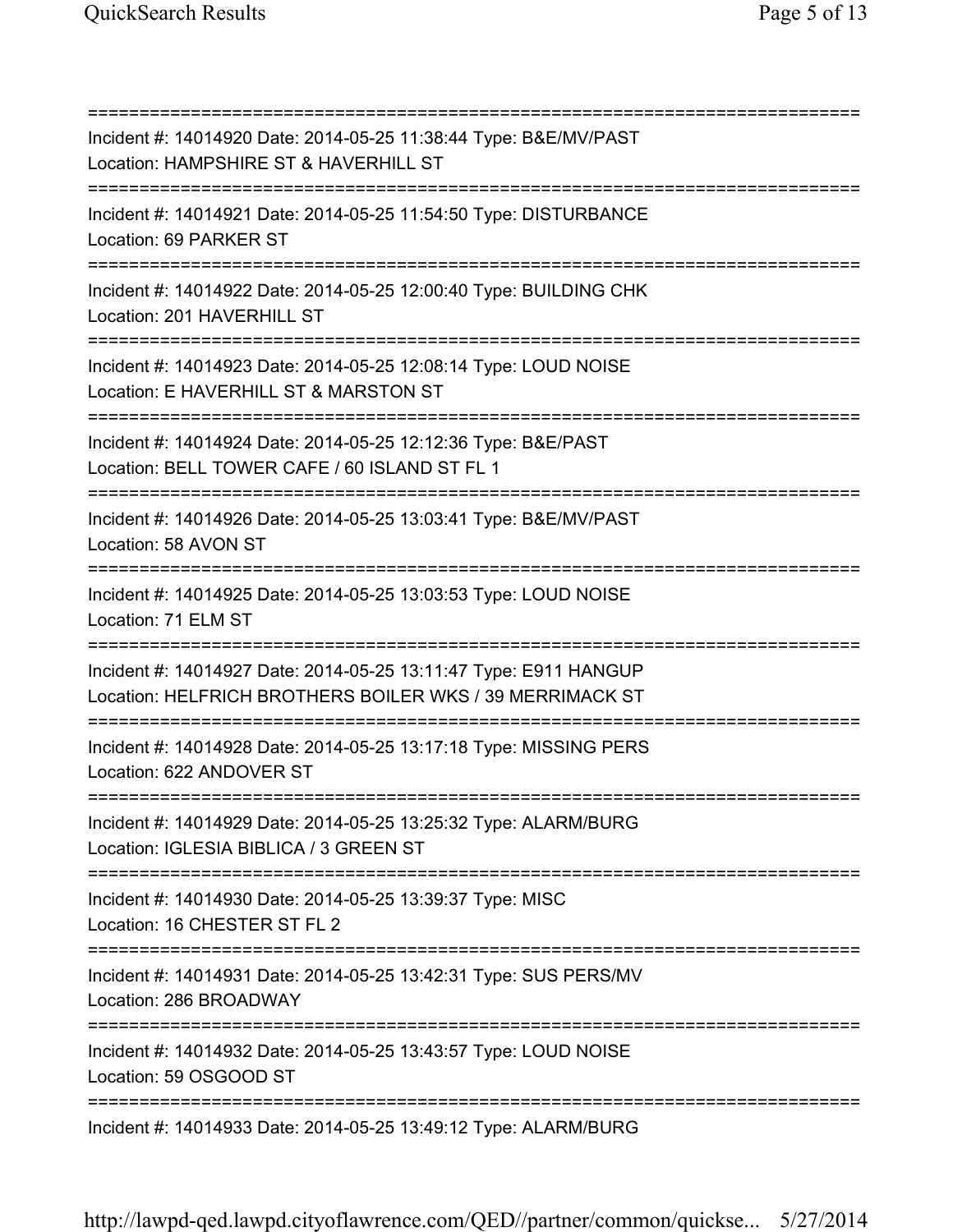=========================================================================== Incident #: 14014934 Date: 2014-05-25 14:16:20 Type: ALARM/BURG Location: NEVILLE MEDICAL ASSOCIATES / 100 FRANKLIN ST =========================================================================== Incident #: 14014935 Date: 2014-05-25 14:40:35 Type: TOW OF M/V Location: 333 BROADWAY =========================================================================== Incident #: 14014936 Date: 2014-05-25 14:40:40 Type: AUTO ACC/PI Location: HAVERHILL ST & WEST ST =========================================================================== Incident #: 14014937 Date: 2014-05-25 15:03:59 Type: CK WELL BEING Location: 133 S BROADWAY #204 =========================================================================== Incident #: 14014938 Date: 2014-05-25 15:12:31 Type: SUS PERS/MV Location: 151 WEST ST =========================================================================== Incident #: 14014939 Date: 2014-05-25 15:12:40 Type: ALARM/BURG Location: RESD; EMELY & LUIS ALLENDE978688145 / 9 BOURQUE ST =========================================================================== Incident #: 14014940 Date: 2014-05-25 15:25:03 Type: MEDIC SUPPORT Location: ERVING AV & SHORT ST =========================================================================== Incident #: 14014941 Date: 2014-05-25 15:29:50 Type: KEEP PEACE Location: 31 INMAN ST #2 =========================================================================== Incident #: 14014942 Date: 2014-05-25 16:03:39 Type: LOUD NOISE Location: 42 IRENE ST =========================================================================== Incident #: 14014943 Date: 2014-05-25 16:11:28 Type: LOUD NOISE Location: 19 PLEASANT TER =========================================================================== Incident #: 14014944 Date: 2014-05-25 16:12:51 Type: LOUD NOISE Location: 890 ESSEX ST =========================================================================== Incident #: 14014945 Date: 2014-05-25 16:19:11 Type: HIT & RUN M/V Location: 36 MONMOUTH ST =========================================================================== Incident #: 14014946 Date: 2014-05-25 16:26:37 Type: LOUD NOISE Location: 142 HOWARD ST =========================================================================== Incident #: 14014947 Date: 2014-05-25 16:28:58 Type: LOUD NOISE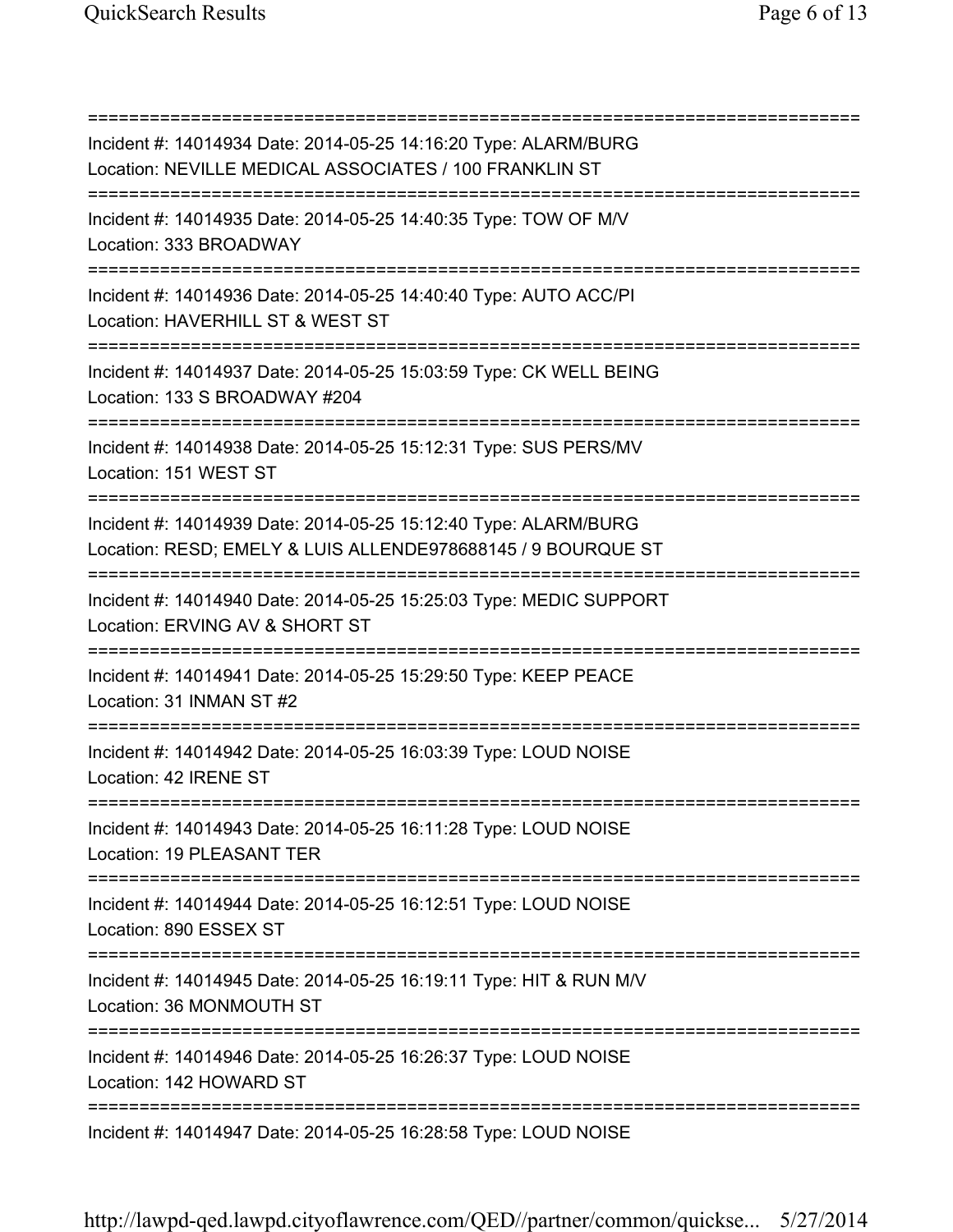| Location: MASON ST & WATER ST                                                                                                  |
|--------------------------------------------------------------------------------------------------------------------------------|
| Incident #: 14014948 Date: 2014-05-25 16:50:37 Type: LOUD NOISE<br>Location: 452 LOWELL ST                                     |
| Incident #: 14014949 Date: 2014-05-25 16:54:24 Type: LOUD NOISE<br>Location: MASON ST & WATER ST<br>:========================= |
| Incident #: 14014950 Date: 2014-05-25 17:01:30 Type: GENERAL SERV<br>Location: 32 MORTON ST                                    |
| Incident #: 14014951 Date: 2014-05-25 17:40:51 Type: LOUD NOISE<br>Location: 344 HAMPSHIRE ST                                  |
| Incident #: 14014952 Date: 2014-05-25 17:47:58 Type: LOUD NOISE<br>Location: 8 SAUNDERS ST                                     |
| Incident #: 14014953 Date: 2014-05-25 18:06:36 Type: LOUD NOISE<br>Location: 30 KENDALL ST                                     |
| ,,,,,,,,,,,,,,,,,,,,<br>Incident #: 14014954 Date: 2014-05-25 18:07:03 Type: CK WELL BEING<br>Location: 15 MARGIN ST           |
| Incident #: 14014955 Date: 2014-05-25 18:09:24 Type: GENERAL SERV<br>Location: 189 CRAWFORD ST                                 |
| Incident #: 14014956 Date: 2014-05-25 18:13:03 Type: LOUD NOISE<br>Location: 21 DOYLE ST                                       |
| Incident #: 14014957 Date: 2014-05-25 18:26:05 Type: LOUD NOISE<br>Location: 1 THORNDIKE ST FL 3                               |
| Incident #: 14014958 Date: 2014-05-25 18:26:34 Type: M/V STOP<br>Location: MELVIN ST & WINTER ST                               |
| Incident #: 14014959 Date: 2014-05-25 18:40:45 Type: LOUD NOISE<br>Location: N PARISH RD & PHILLIPS ST                         |
| Incident #: 14014960 Date: 2014-05-25 18:44:59 Type: LOUD NOISE<br>Location: 208 ABBOTT ST FL 1                                |
| $Jnab$ and $H_1$ 4 ANA ANCA Data: $204A$ NE AC 40.50.00 Tune: I INIZNIOVANI DDOD                                               |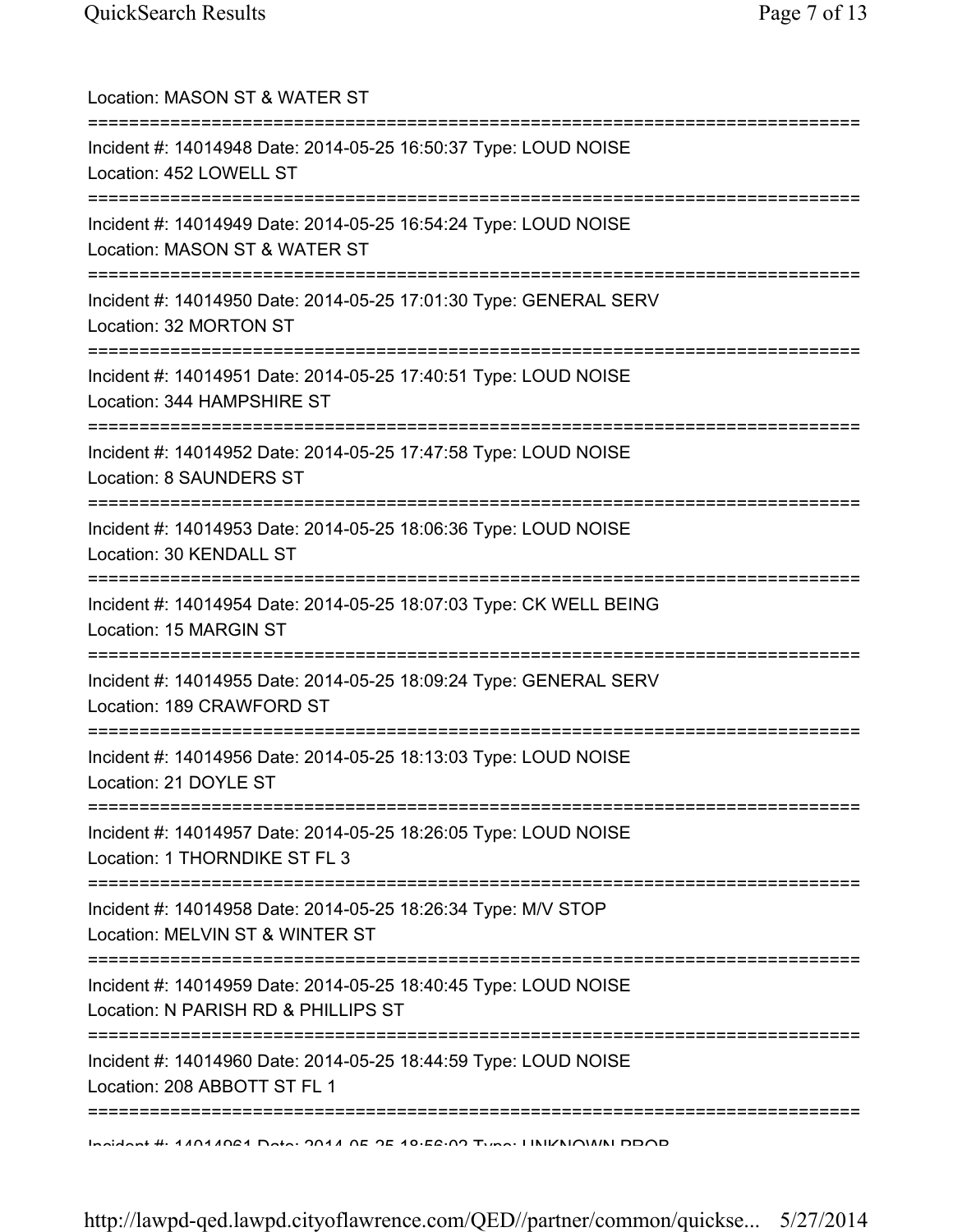| Location: 201 FARNHAM ST FL 3                                                                                                     |
|-----------------------------------------------------------------------------------------------------------------------------------|
| Incident #: 14014962 Date: 2014-05-25 19:03:05 Type: LOUD NOISE<br><b>Location: MAURICE AV</b>                                    |
| Incident #: 14014963 Date: 2014-05-25 19:06:52 Type: KEEP PEACE<br>Location: PERROTTA'S SUPER DRUG / 292 PROSPECT ST              |
| Incident #: 14014964 Date: 2014-05-25 19:06:52 Type: LOUD NOISE<br>Location: ACTON ST & WASHINGTON ST<br>.======================= |
| Incident #: 14014965 Date: 2014-05-25 19:07:51 Type: HIT & RUN M/V<br>Location: HAVERHILL ST & WARREN ST                          |
| Incident #: 14014966 Date: 2014-05-25 19:13:30 Type: SUS PERS/MV<br>Location: 9 MT VERNON ST                                      |
| Incident #: 14014967 Date: 2014-05-25 19:17:52 Type: LOUD NOISE<br>Location: 35 EXCHANGE ST                                       |
| Incident #: 14014968 Date: 2014-05-25 19:17:55 Type: HIT & RUN M/V<br>Location: BROADWAY & ESSEX ST                               |
| Incident #: 14014969 Date: 2014-05-25 19:19:29 Type: LOUD NOISE<br>Location: 8 CRESCENT ST                                        |
| Incident #: 14014970 Date: 2014-05-25 19:21:25 Type: LOUD NOISE<br>Location: 6 CHANDLER ST                                        |
| Incident #: 14014971 Date: 2014-05-25 19:25:39 Type: LOUD NOISE<br>Location: ARLINGTON ST & WILLOW ST                             |
| Incident #: 14014972 Date: 2014-05-25 19:36:59 Type: LOUD NOISE<br>Location: 207 ABBOTT ST                                        |
| Incident #: 14014973 Date: 2014-05-25 19:37:35 Type: DISTURBANCE<br>Location: 20 E LAUREL ST                                      |
| Incident #: 14014974 Date: 2014-05-25 19:42:47 Type: LOUD NOISE<br>Location: 19 CHELMSFORD ST                                     |
| LESSE LE BIALANTE DEL COLLARE OF 10 10 00 T. L. OLIMPLE DEBIO                                                                     |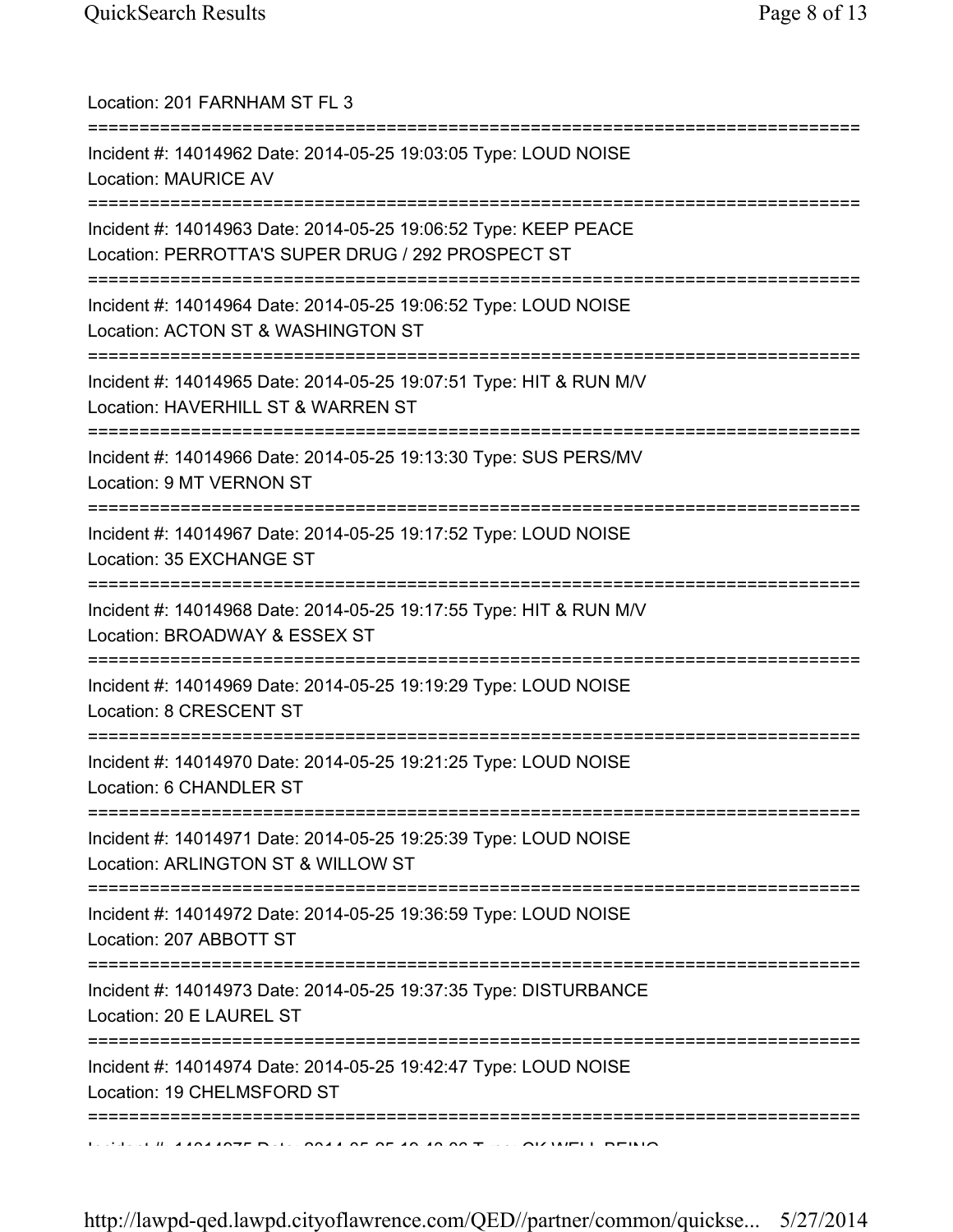| Location: 15 NELSON ST #1                                                                                                      |
|--------------------------------------------------------------------------------------------------------------------------------|
| Incident #: 14014976 Date: 2014-05-25 19:45:41 Type: LOUD NOISE<br>Location: 134 MARGIN ST                                     |
| Incident #: 14014977 Date: 2014-05-25 19:54:03 Type: LOUD NOISE<br>Location: 19 PLEASANT TER                                   |
| Incident #: 14014978 Date: 2014-05-25 20:01:28 Type: ALARM/BURG<br>Location: ROCKY CLUB / 11 TRINITY ST                        |
| Incident #: 14014979 Date: 2014-05-25 20:13:01 Type: LOUD NOISE<br>Location: 126 SANBORN ST                                    |
| Incident #: 14014980 Date: 2014-05-25 20:14:06 Type: LOUD NOISE<br>Location: 15 COOLIDGE ST                                    |
| Incident #: 14014981 Date: 2014-05-25 20:15:23 Type: A&B PAST<br>Location: 435 HAMPSHIRE ST                                    |
| =====================<br>Incident #: 14014982 Date: 2014-05-25 20:25:46 Type: M/V STOP<br>Location: 60 CRESCENT                |
| Incident #: 14014984 Date: 2014-05-25 20:33:53 Type: LOUD NOISE<br>Location: 22 SWAN ST                                        |
| Incident #: 14014983 Date: 2014-05-25 20:33:54 Type: M/V STOP<br>Location: S BROADWAY & SALEM ST                               |
| Incident #: 14014985 Date: 2014-05-25 20:37:16 Type: SPECIAL CHECK<br>Location: AMES ST & OREGON AV                            |
| Incident #: 14014986 Date: 2014-05-25 20:41:36 Type: ALARM/BURG<br>Location: RESD; FRANK FICHERA9786824350 / 77 FERRY ST       |
| Incident #: 14014987 Date: 2014-05-25 20:43:15 Type: LOUD NOISE<br>Location: 6 BENNINGTON ST FL 1ST                            |
| =========================<br>Incident #: 14014988 Date: 2014-05-25 21:07:31 Type: LOUD NOISE<br>Location: AVON ST & TRINITY ST |
|                                                                                                                                |

Incident #: 14014989 Date: 2014 05 25 21:08:05 Type: LOUD NOISE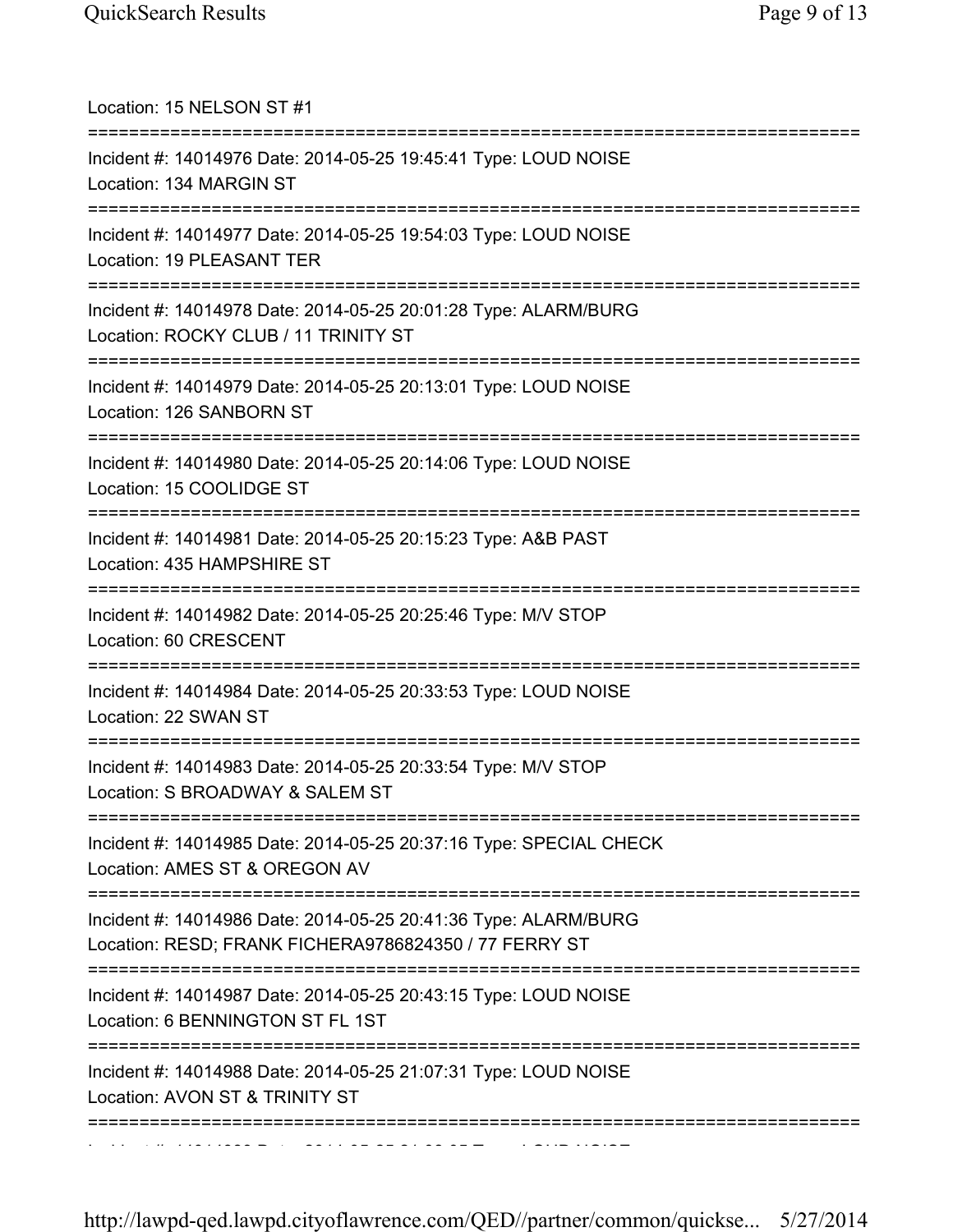| Location: 33 EXCHANGE ST                                                                                                              |
|---------------------------------------------------------------------------------------------------------------------------------------|
| Incident #: 14014990 Date: 2014-05-25 21:12:47 Type: LOUD NOISE<br>Location: 20 SWAN ST                                               |
| Incident #: 14014991 Date: 2014-05-25 21:17:16 Type: E911 HANGUP<br>Location: 572 HAVERHILL ST FL 1                                   |
| Incident #: 14014992 Date: 2014-05-25 21:20:24 Type: ANIMAL COMPL<br>Location: 126 EASTON ST                                          |
| Incident #: 14014993 Date: 2014-05-25 21:24:06 Type: LOUD NOISE<br>Location: ARLINGTON ST & WILLOW ST                                 |
| Incident #: 14014994 Date: 2014-05-25 21:24:42 Type: LOUD NOISE<br>Location: 8 CRESCENT ST                                            |
| Incident #: 14014995 Date: 2014-05-25 21:31:25 Type: LOUD NOISE<br>Location: 3 WASHINGTON ST                                          |
| ====================================<br>Incident #: 14014996 Date: 2014-05-25 21:33:56 Type: LOUD NOISE<br>Location: 11 BENNINGTON ST |
| Incident #: 14014997 Date: 2014-05-25 21:35:35 Type: LOUD NOISE<br>Location: 21 HAMILTON ST                                           |
| Incident #: 14014998 Date: 2014-05-25 21:35:53 Type: WARRANT SERVE<br>Location: 32 MORTON ST                                          |
| Incident #: 14014999 Date: 2014-05-25 21:38:41 Type: LOUD NOISE<br>Location: 19 SHERIDAN ST                                           |
| Incident #: 14015000 Date: 2014-05-25 21:50:28 Type: LOUD NOISE<br>Location: SARGENT ST                                               |
| Incident #: 14015001 Date: 2014-05-25 21:52:13 Type: NOISE ORD<br>Location: BROADWAY & ESSEX ST                                       |
| Incident #: 14015002 Date: 2014-05-25 21:53:08 Type: NOISE ORD<br>Location: 40 BENNINGTON ST                                          |
|                                                                                                                                       |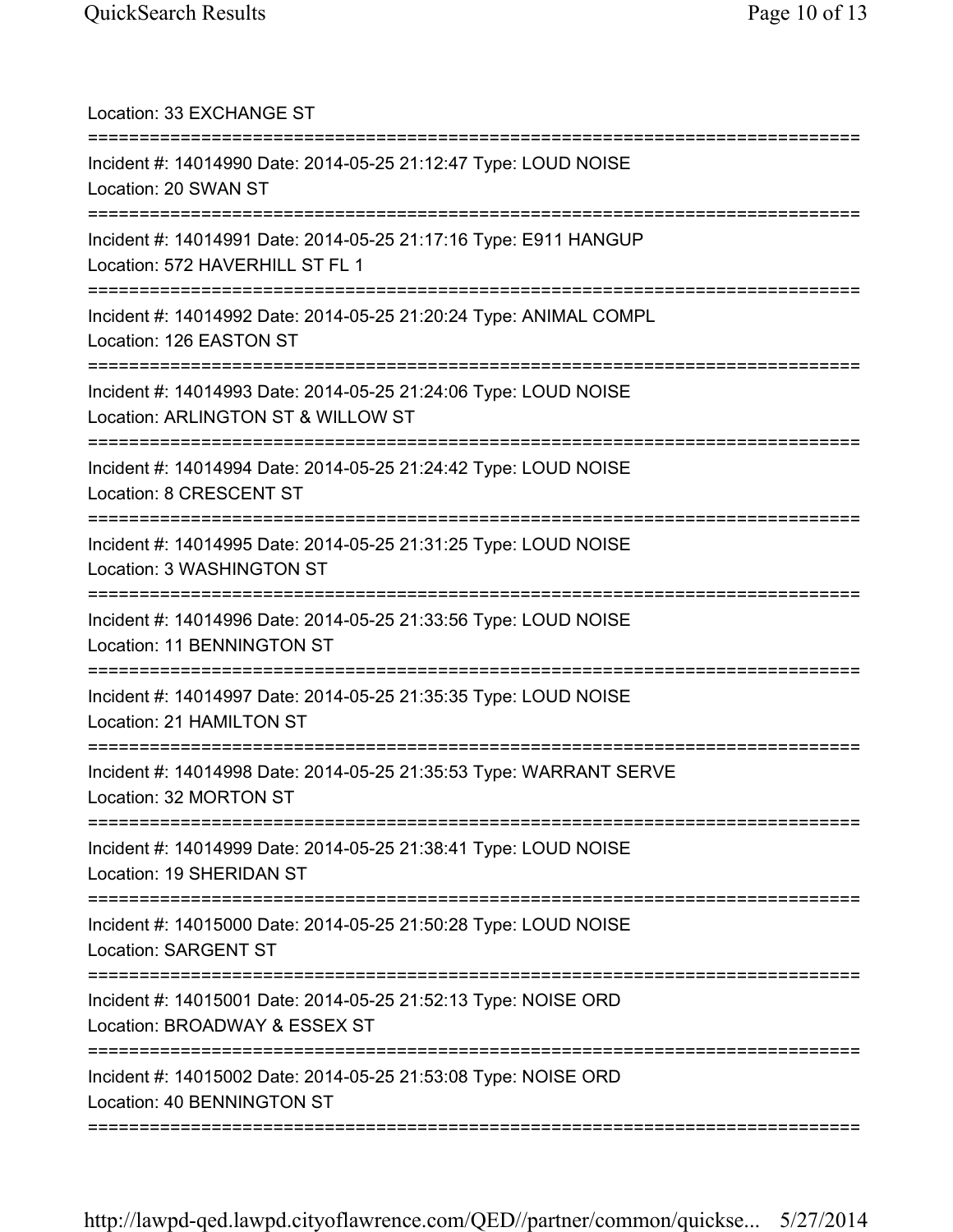| Location: 150 MYRTLE ST                                                                                                              |
|--------------------------------------------------------------------------------------------------------------------------------------|
| Incident #: 14015004 Date: 2014-05-25 21:58:38 Type: TOW OF M/V<br>Location: CANAL ST & UNION ST<br>=====================            |
| Incident #: 14015005 Date: 2014-05-25 22:09:02 Type: LOUD NOISE<br>Location: 6 BUNKERHILL ST                                         |
| Incident #: 14015006 Date: 2014-05-25 22:10:20 Type: LOUD NOISE<br>Location: 20 N PARISH RD<br>===================================== |
| Incident #: 14015007 Date: 2014-05-25 22:12:39 Type: LOUD NOISE<br>Location: 141 WILLOW ST<br>==================================     |
| Incident #: 14015008 Date: 2014-05-25 22:15:49 Type: LOUD NOISE<br>Location: MAKARENA RESTAURANT / 150 COMMON ST                     |
| Incident #: 14015009 Date: 2014-05-25 22:17:24 Type: NOISE ORD<br>Location: 9 PACKARD ST                                             |
| Incident #: 14015010 Date: 2014-05-25 22:23:43 Type: NOISE ORD<br>Location: 5 FLORENCE ST                                            |
| ===============================<br>Incident #: 14015011 Date: 2014-05-25 22:24:25 Type: NOISE ORD<br>Location: 75 CAMBRIDGE ST FL 2  |
| Incident #: 14015012 Date: 2014-05-25 22:35:42 Type: M/V STOP<br>Location: GARDEN ST & NEWBURY ST                                    |
| ======================================<br>Incident #: 14015013 Date: 2014-05-25 22:38:23 Type: NOISE ORD<br>Location: 11 CHESTNUT ST |
| Incident #: 14015014 Date: 2014-05-25 22:40:11 Type: NOISE ORD<br>Location: BENNINGTON ST & STEARNS AV                               |
| Incident #: 14015015 Date: 2014-05-25 22:43:21 Type: NOISE ORD<br>Location: BENNINGTON ST & FERN ST                                  |
| :=============<br>Incident #: 14015016 Date: 2014-05-25 22:47:08 Type: NOISE ORD<br>Location: 44 MONMOUTH                            |
|                                                                                                                                      |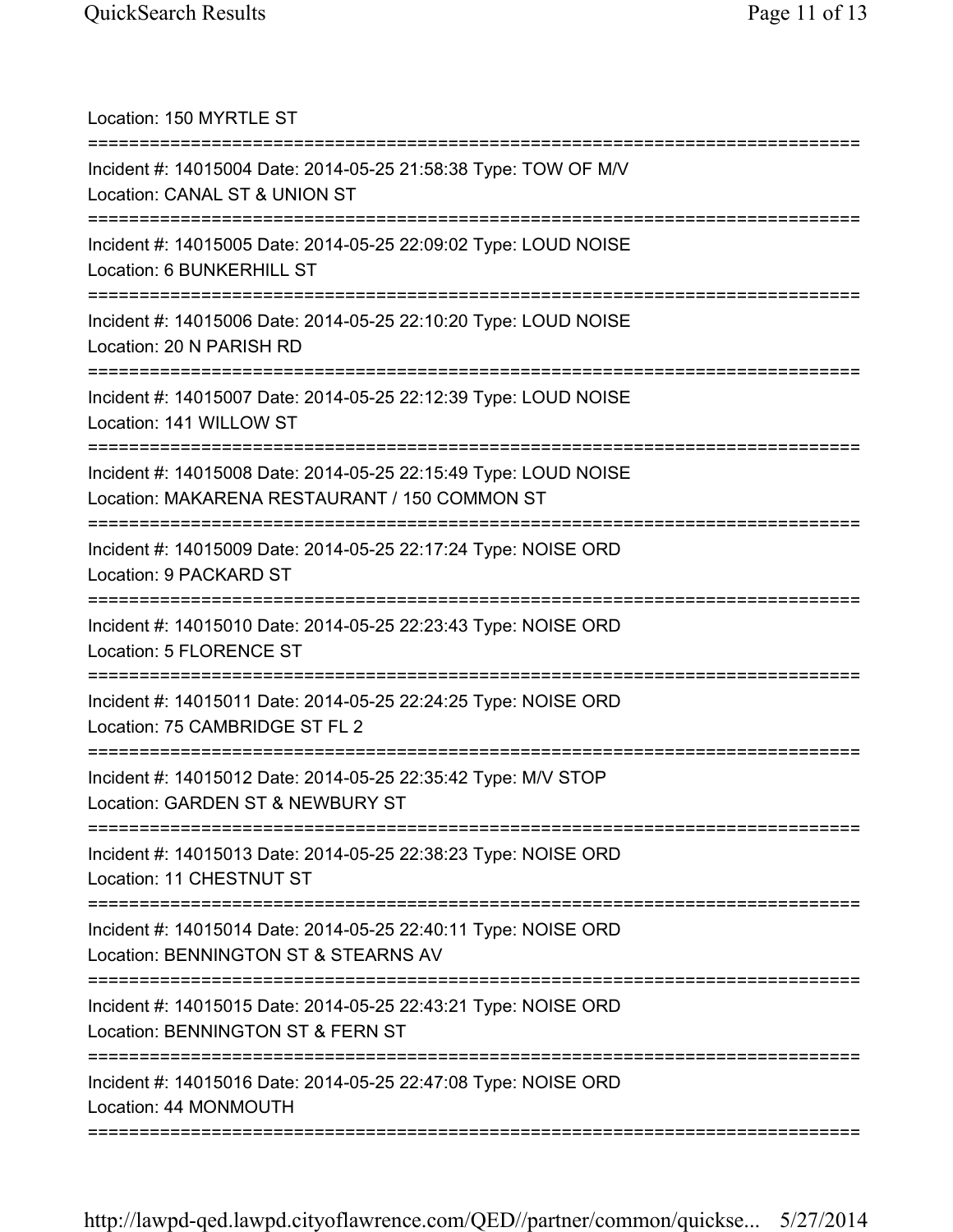| Incident #: 14015017 Date: 2014-05-25 22:52:50 Type: NOISE ORD<br>Location: 20 LOGAN ST                                                 |
|-----------------------------------------------------------------------------------------------------------------------------------------|
| Incident #: 14015018 Date: 2014-05-25 23:03:29 Type: NOISE ORD<br>Location: 2 ALDEN CT                                                  |
| Incident #: 14015020 Date: 2014-05-25 23:05:33 Type: NOISE ORD<br>Location: 32 CAMELLA TEOLI WY                                         |
| Incident #: 14015019 Date: 2014-05-25 23:06:12 Type: HIT & RUN M/V<br>Location: E HAVERHILL ST & BROOK ST<br>:========================= |
| Incident #: 14015021 Date: 2014-05-25 23:06:32 Type: NOISE ORD<br>Location: 581 HOWARD ST<br>==========================                 |
| Incident #: 14015022 Date: 2014-05-25 23:07:58 Type: NOISE ORD<br>Location: 151 SYLVESTER ST                                            |
| Incident #: 14015023 Date: 2014-05-25 23:15:46 Type: NOISE ORD<br>Location: 231 WATER ST #24                                            |
| Incident #: 14015024 Date: 2014-05-25 23:17:12 Type: ALARM/BURG<br>Location: 117 ABBOTT ST                                              |
| Incident #: 14015025 Date: 2014-05-25 23:22:17 Type: LOUD NOISE<br>Location: 243 S BROADWAY                                             |
| Incident #: 14015026 Date: 2014-05-25 23:27:21 Type: NOISE ORD<br>Location: 21 E HAVERHILL ST                                           |
| Incident #: 14015027 Date: 2014-05-25 23:28:59 Type: M/V STOP<br>Location: MARKET ST & PARKER ST                                        |
| Incident #: 14015028 Date: 2014-05-25 23:32:15 Type: NOISE ORD<br>Location: 32 MONMOUTH ST                                              |
| Incident #: 14015029 Date: 2014-05-25 23:35:13 Type: NOISE ORD<br>Location: 36B MAY ST                                                  |
| Incident #: 14015030 Date: 2014-05-25 23:37:01 Type: SUS PERS/MV<br>Location: 95 FARNHAM ST                                             |

===========================================================================